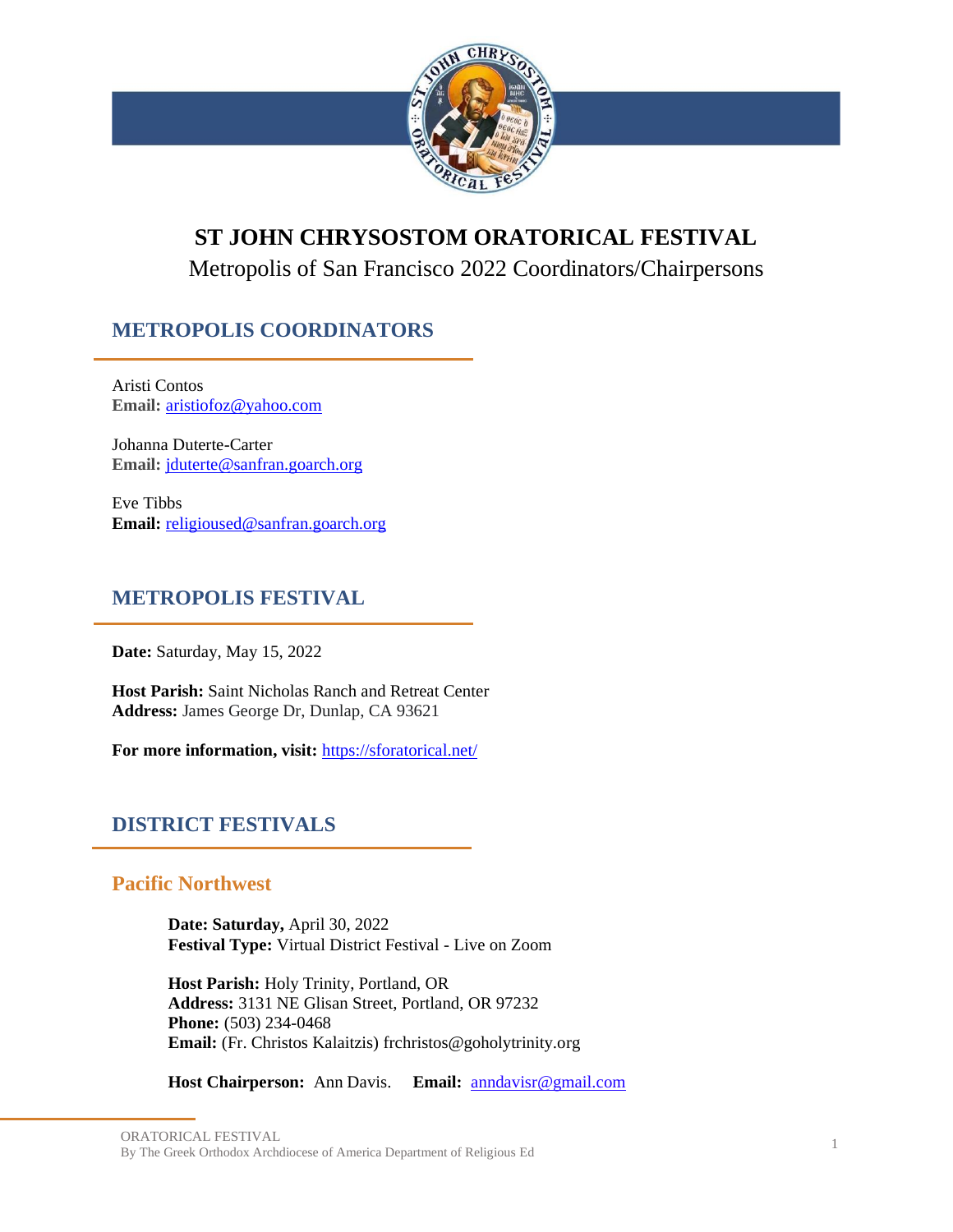### Churches in the Pacific Northwest District

ALASKA WASHGINTON **Anchorage:** Holy Transfiguration **Bellingham:** St. Sophia

**OREGON Beaverton:** St. John the Baptist **Eugene:** St. George **Portland:** Holy Trinity Cathedral **Roseburg**: Mission Parish **Salem:** Mission Parish

**Pasco:** St. Nectarios Mission Parish **Seattle:** Assumption **Seattle:** St. Demetrios **Shoreline:** Holy Apostles **Spokane:** Holy Trinity **Tacoma:** St. Nicholas

#### **Bay Area / Northern California District**

**Date:** Saturday, April 30, 2022 **Festival Type:** In-person

**Host Parish:** Church of the Holy Cross, Belmont, CA **Address:** 900 Alameda de las Pulgas, Belmont, CA 94002 **Phone:** (650) 591-4447 **E-mail:** (Rev. Peter Salmas ) frpeter@goholycross.org

**Host Chairperson:** Allison Virsik **Email:** [ali\\_virsik@yahoo.com](mailto:ali_virsik@yahoo.com)

### Churches in the Bay Area/Northern California District

CALIFORNIA HAWAII **Belmont:** Holy Cross **Castro Valley:** Resurrection **Concord:** Demetrios **Novato:** Nativity of Christ **Oakland:** Ascension Cathedral **Salinas:** John the Baptist **Santa Cruz:** Prophet Elias **San Jose:** Basil **San Jose:** Nicholas **San Francisco:** Annunciation Cathedral **San Francisco**: Holy Trinity **Vallejo:** Constantine & Helen

**Honolulu:** Constantine & Helen Cathedral **Maui:** Mission Parish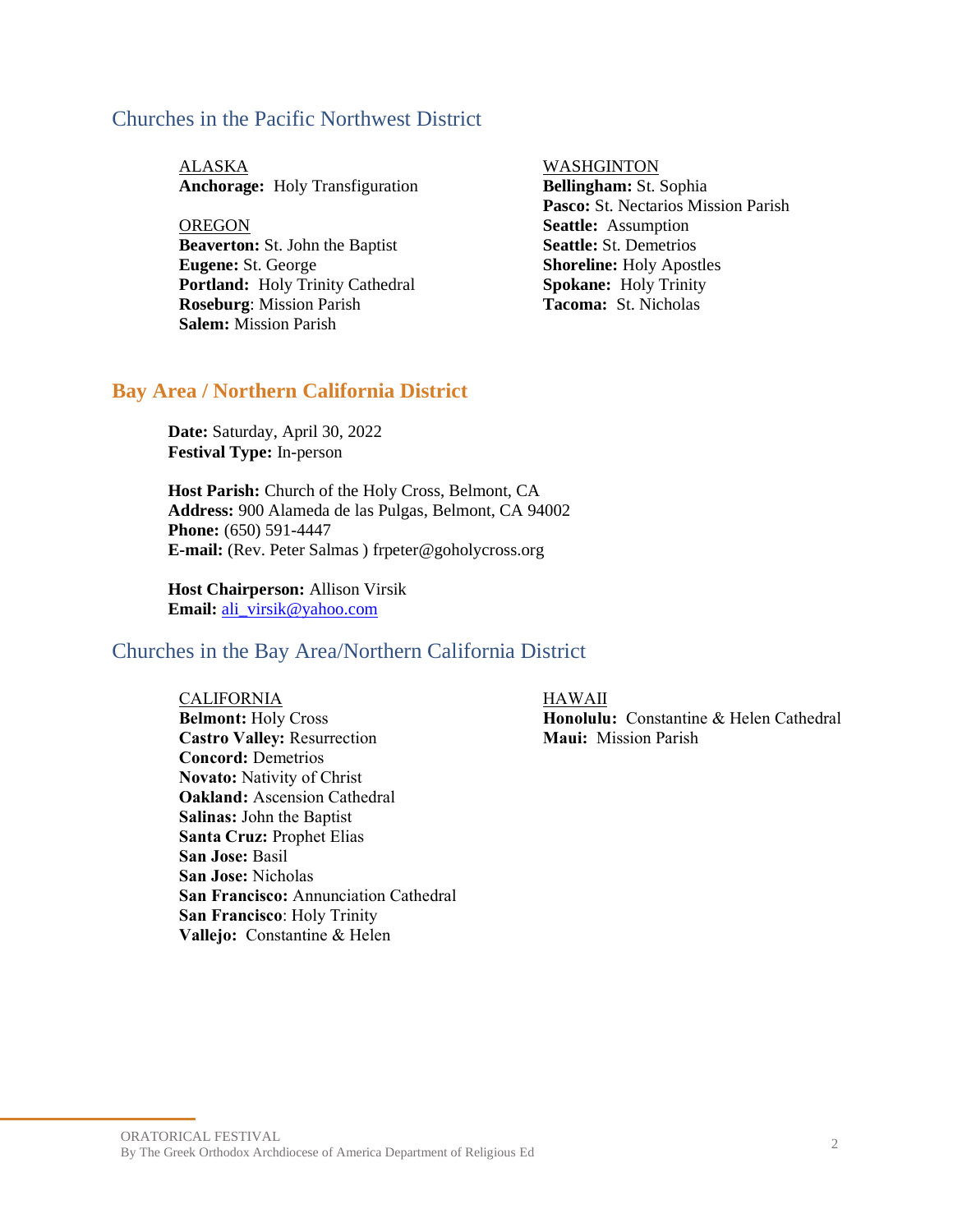### **Eastern California District**

**Date:** Sunday, April 10, 2022 **Festival Type:** In-person

**Host Parish:** Annunciation, Sacramento **Address:** 616 Alhambra Blvd, Sacramento, CA 95816 **Phone:** (916) 443-2033 **Email:** (Fr. Timothy Robinson) frtimothy@annunciationsac.org

**Host Chairperson:** Lia Forakis **Email:** [lforakis@annunciationsac.org](mailto:lforakis@annunciationsac.org)

## Churches in the Easter California District

CALIFORNIA NEVADA **Bakersfield:** St. George **Elk Grove:** St. Katherine **Fresno:** St. George **Modesto:** Annunciation **Redding:** Mission Parish **Roseville:** St. Anna **Sacramento:** Annunciation **Stockton:** St. Basil

**Reno:** St. Anthony

#### **Southwest District**

**Date:** Saturday, April 9, 2022 **Festival Type:** In-person

**Host Parish:** Assumption, Scottsdale, AZ **Address:** 8202 E. Cactus Rd, Scottsdale, AZ 85260 **Phone:** (480) 991-3009 **Email:** (Fr. Jacob Saylor) [frjacob@assumptionaz.org](mailto:frjacob@assumptionaz.org)

**Host Chairpersons: Jean Baxter** [jiangsumom@cs.com](mailto:jiangsumom@cs.com) **Maria Sideris** [msideris@barriewebsites.com](mailto:msideris@barriewebsites.com)

### Churches in the Southwest District

ARIZONA NEVADA **Chandler:** St. Katherine **Flagstaff:** Holy Cross **Peoria:** St. Haralambos **Phoenix:** Holy Trinity Cathedral **Prescott:** St. George **Scottsdale:** Assumption **Tucson:** St. Demetrios

**Ely**: St. Alexios Mission Parish **Las Vegas**: St. John the Baptist **McGill:** St. Barbara Mission Parish

ORATORICAL FESTIVAL By The Greek Orthodox Archdiocese of America Department of Religious Ed <sup>3</sup>